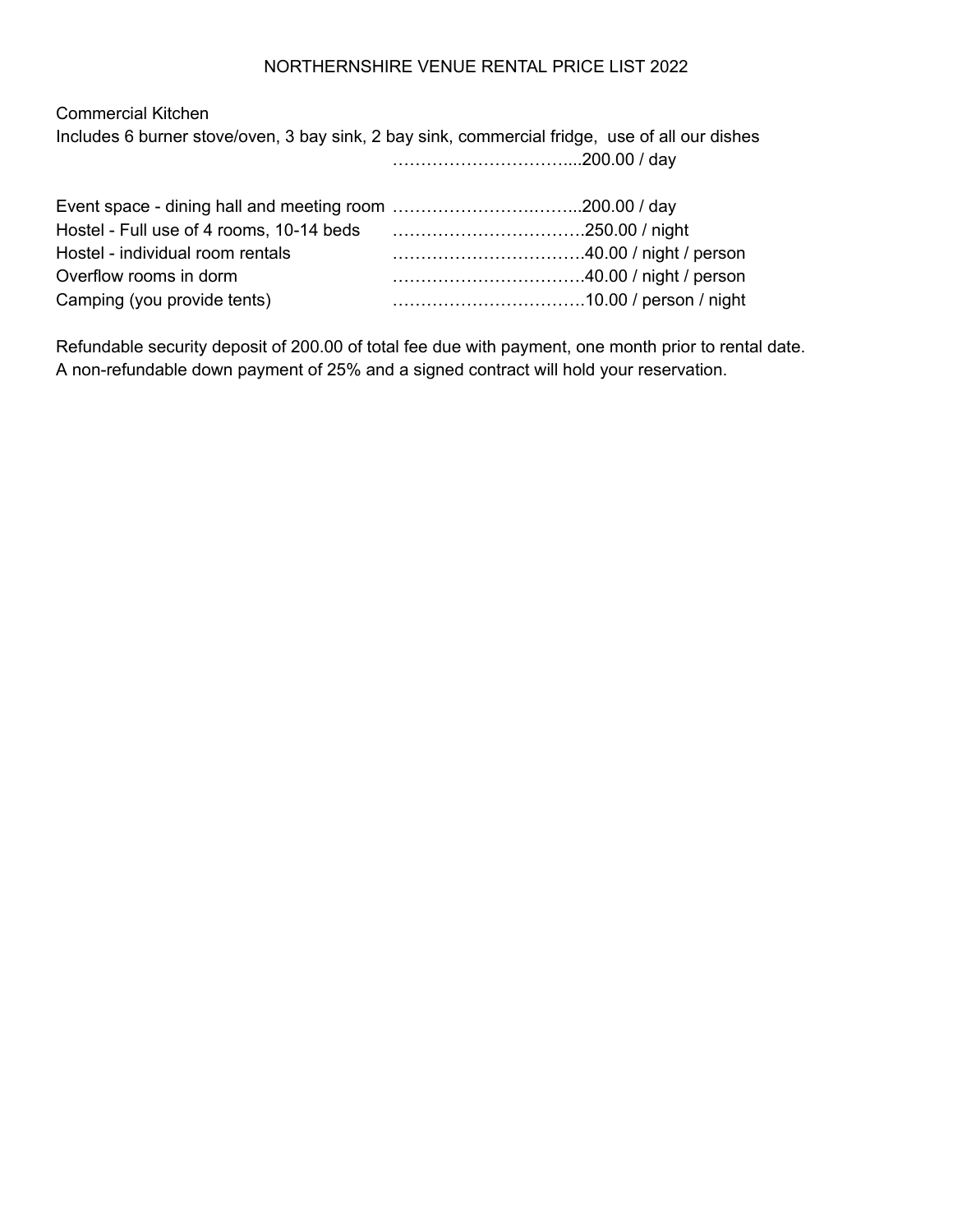## CONTRACT FOR RENTAL OF NORTHERNSHIRE VENUE

Date of contract \_\_\_\_\_\_\_\_\_\_\_\_\_\_\_\_\_

## **Date(s) of rental**

Arrival example and the Departure

Members of the group may arrive anytime after 11:00am on the first day reserved.

Leader(s) please arrive one hour before group for a short orientation.

Members of the group should depart before 4:00pm on the day of departure.

It may be necessary for the group to move their belongings out of their rooms by 12:00pm on the day of departure to allow for housekeeping if another group is arriving that day.

If these times are difficult for you, please speak with us - we are flexible.

# **SPACES RENTED**

- Kitchen
- $\Box$  Dining hall and event space
- $\Box$  Hostel individual rooms #
- Hostel full use of space # beds needed \_\_\_\_\_\_\_\_
- Dorm porch
- $\Box$  Camping # \_\_\_\_\_\_\_

Please do not go in the modular building, the two residential houses, any outbuildings, or the upstairs of the dorm building. Feel free to use our 80 acres of land, pond, trails and fire pits. Please leave things as you found them.

# **COSTS**

| <b>Commercial Kitchen</b>                                                                | 200.00 / day                                                                           |  | $x =$             |  |
|------------------------------------------------------------------------------------------|----------------------------------------------------------------------------------------|--|-------------------|--|
| Event space                                                                              | 200.00 / day                                                                           |  | $x \sim$ = $\sim$ |  |
| Hostel - Full use<br>Hostel - individual<br>Rooms in dorm                                | 250.00 / night $x_{\text{max}} =$<br>40.00 / night / person x ____ = _________________ |  |                   |  |
| Camping                                                                                  | 10.00 / person / night x                                                               |  | $=$ $\qquad$      |  |
| Total<br>Food and Lodging tax of 9% x<br>Refundable security deposit of 25% of total fee |                                                                                        |  |                   |  |
| Due with full payment, one month prior to rental date                                    |                                                                                        |  |                   |  |

A non-refundable down payment of 25% and a signed contract will hold your reservation.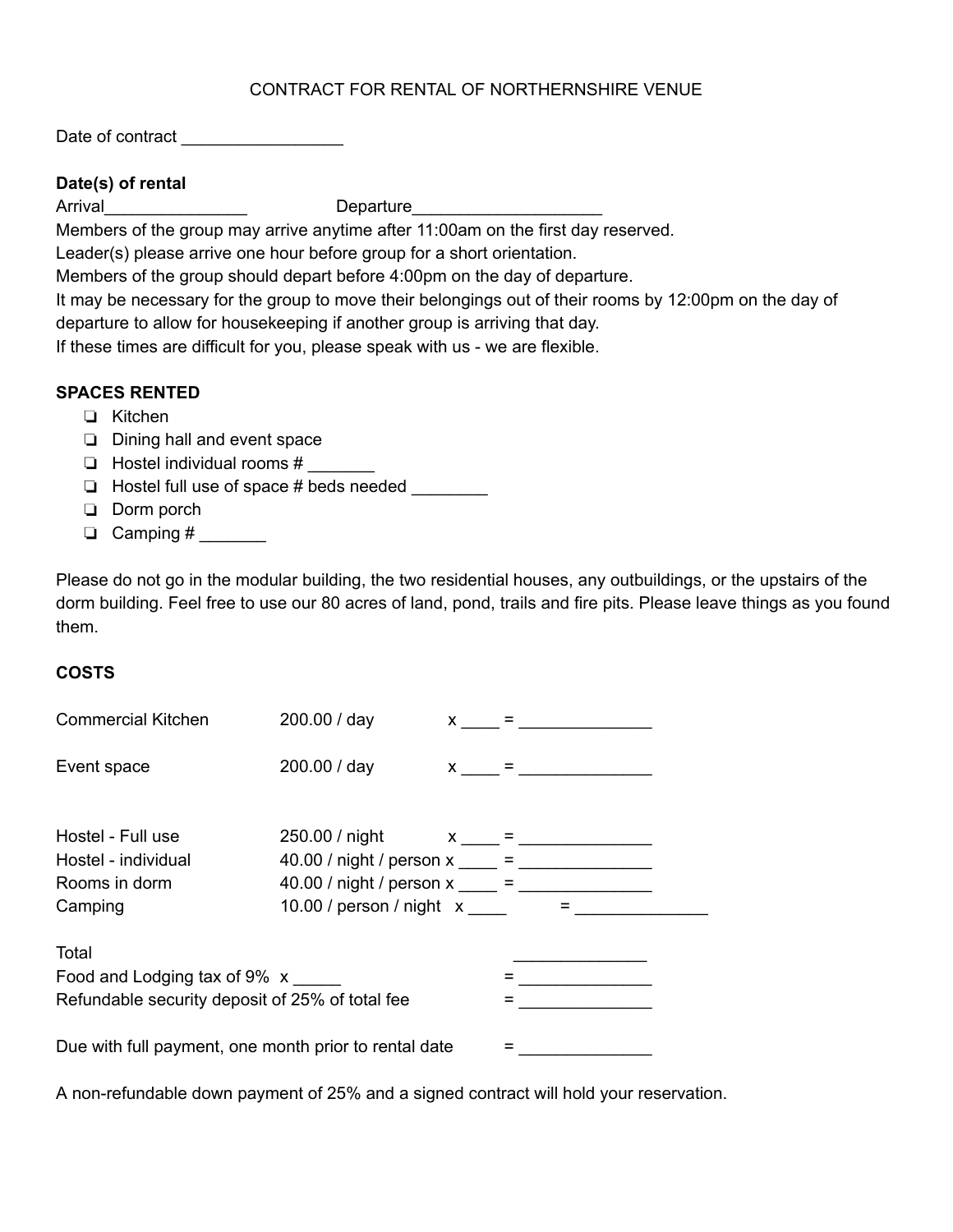### **INSURANCE**

Please provide proof of insurance of 1 million dollars of liability insurance, which expressly covers any and all damages, claims, debts, suits, liabilities, judgments, costs or expenses arising out of, or relating to Lessee's obligations under this agreement and/or to the use or occupancy of the premises by Lessee, including but not limited to, any personal injury, bodily harm or property loss or damage. Lessor and Lessee shall each be named insured on any such policy and Lessee shall provide Lessor with a Certificate of Insurance evidencing the coverage required one month before arrival.

### **CLEANING**

The group agrees to leave the entire facility in the same condition in which they found it. A cleaning checklist will be provided.

The group agrees that there is no smoking onsite except in a designated area by the garage and that participants will dispose of their butts properly. There will be a 5.00 charge for any butts found on site.

There must be at least one adult for every eight children under the age of 18.

In order to provide a safe environment, the group agrees that its participants will abide by all local, state and federal laws. Firearms, fireworks, illegal drugs, and violence are not permitted. Guests under the age of 21 are not allowed to possess or use alcohol.

Guests will not trespass onto neighbor's property.

Noise that can be heard past our property lines, will not be made between the hours of 10pm and 7am.

Trash will be sorted into recycling, paper recycling, compost and garbage and placed in labeled containers.

All fires will be within our fire pits. Candles, oil lanterns, and fireworks, are prohibited. Only use wood that is stacked near the firepit. There may be a charge for firewood.

No harvesting plants or animals alive or dead without prior consent.

Glass items, such as bottles, or drinking glasses, are not permitted outside the buildings.

No pets are permitted without express written consent of ReTribe.

On behalf of my group, I agree to all conditions listed:

Date signed: \_\_\_\_\_\_\_\_\_\_\_\_\_\_\_\_\_\_\_\_\_\_\_\_\_\_\_\_\_\_\_\_\_\_\_\_\_\_\_\_\_\_\_\_\_\_\_\_\_\_ Lessee signature:  $\Box$ Lessee printed name:  $\Box$ Address: \_\_\_\_\_\_\_\_\_\_\_\_\_\_\_\_\_\_\_\_\_\_\_\_\_\_\_\_\_\_\_\_\_\_\_\_\_\_\_\_\_\_\_\_\_\_\_\_\_\_\_\_\_\_\_\_\_\_\_\_ Phone: \_\_\_\_\_\_\_\_\_\_\_\_\_\_\_\_\_\_\_\_\_\_\_\_\_\_\_\_\_\_\_\_\_\_\_\_\_\_\_\_\_\_\_\_\_\_\_\_\_\_